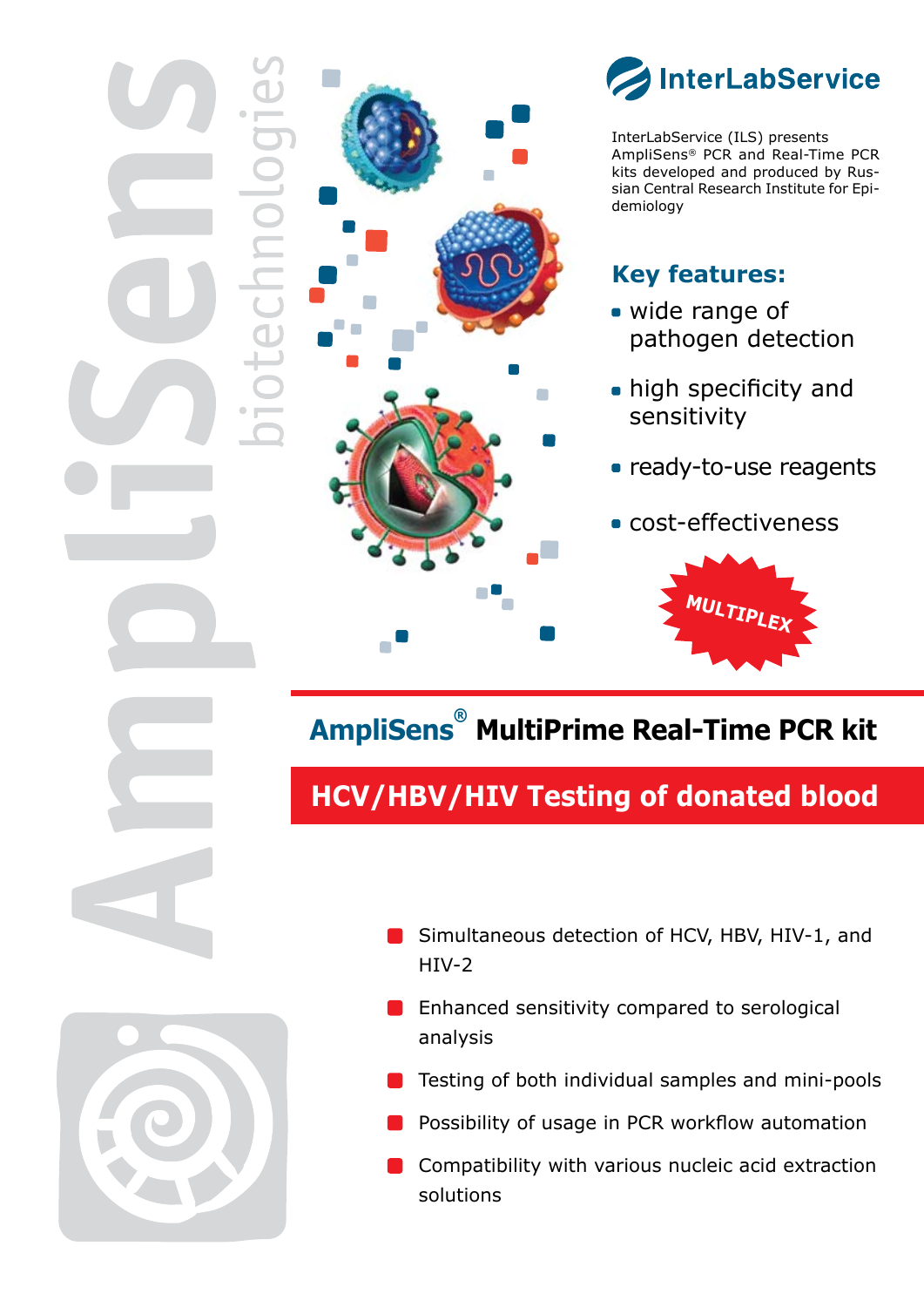# **«AmpliSens® HCV/HBV/HIV-FL»** Real-Time PCR kit



combined into mini-pools is also admissible.

- **Real-Time PCR** provides direct detection of viral RNA/ DNA;
- **Plasma samples or their pools** are recommended for analysis. Serum, blood components, biopsy samples, etc. can also be used;
- **Extraction** is performed **from large volume of clinical samples (up to 1 ml)** to ensure maximal sensitivity of the test;
- **Analysis** is conducted **in one tube**, targets are independently detected in five or four channels (with or without HIV-2,correspondingly)



### **Testing of blood - two approaches:**

#### **consequent:**

PCR analysis is performed only for samples determined as negative in ELISA.

cost-effective

time-consuming

#### **parallel:**

PCR and ELISA are performed for all plasma samples. comprehensive expensive

### **Options for automation**

### **Soft-hardware complex for testing of donated blood**



Nucleic acid extraction and preparation for PCR analysis QIASymphony SP/AS (QIAGEN)



Amplification and detection Rotor-Gene Q (QIAGEN)



Special software for total process control and analysis of results

### **www.interlabservice.ru/en**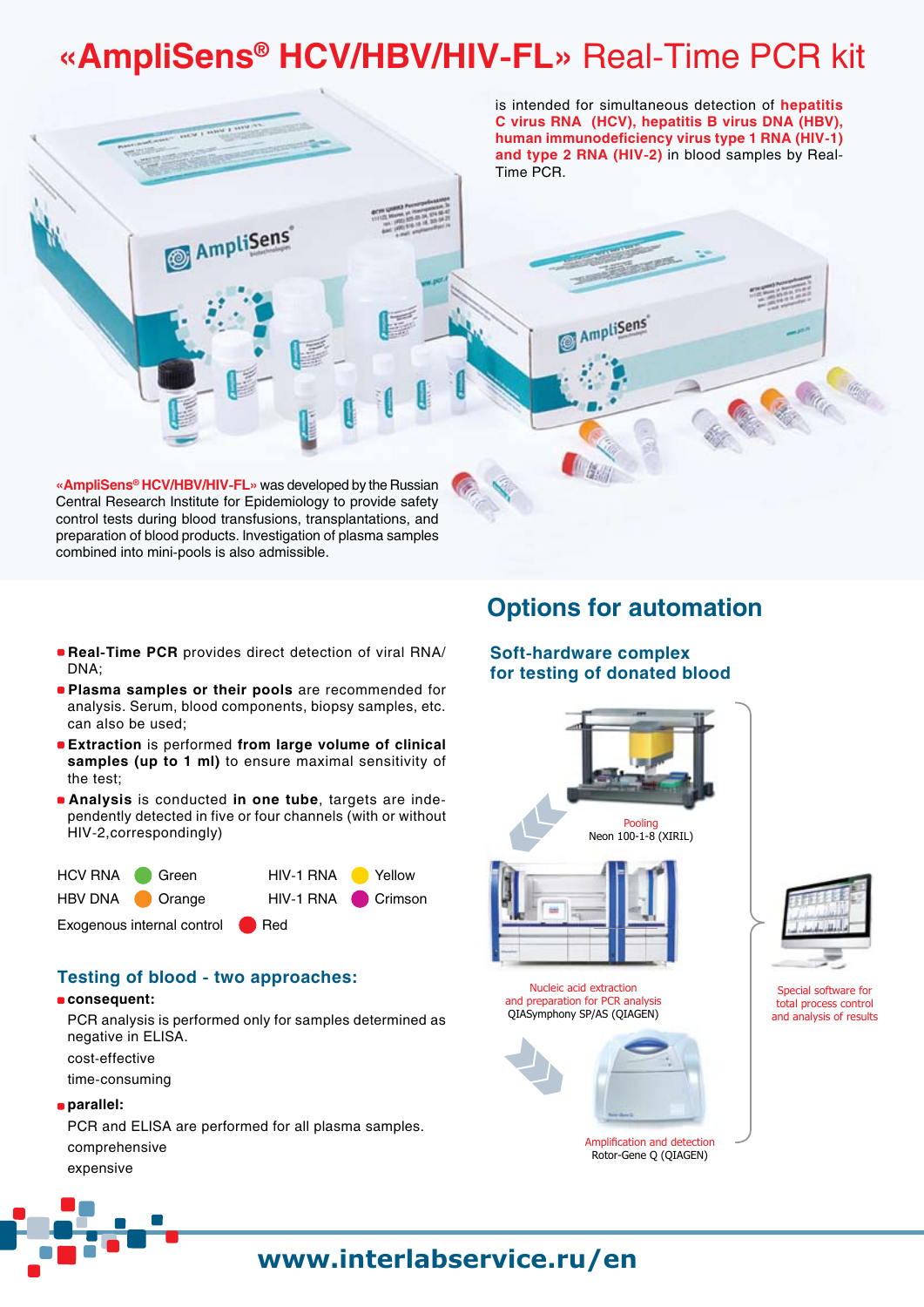## **Plasma Pooling**

**«AmpliSens HCV/HBV/HIV®-FL»** reagent kit can be used for analysis of individual samples as well as for several plasma samples combined into a mini-pool. Plasma pooling allows reducing price of analysis and increasing laboratory throughput.

**Number of plasma samples recommended for mini-pools is 4-10 with total volume of 1000 μl.**

### **Plasma pooling techniques:**

**Single pooling** – every single sample is a part of only one pool. **10 pools**

samples =  $10$  pools

This way of pooling is recommended if:

- **n**frequency of positive samples in PCR analysis is less than 1% (applicable if samples are negative in ELISA);
- **there is no need to decode** mini-pools promptly

**Double pooling (matrix pooling)** – every single sample is a part of 2 pools. 100 samples  $= 20$  pools **20 pools**

This way of pooling is recommended if:

- **frequency of positive re**sults after PCR analysis is ≥1% (PCR analysis is done in parallel to ELISA);
- $\blacksquare$  there is a necessity in fast decoding of positive mini-pools



### **Nucleic Acid Extraction**

### **Methods recommended for nucleic acid extraction from blood plasma**

#### **Manual methods:**

- RIBO-prep precipitation method (from 100 μl);
- RIBO-sorb sorbent method (from 100 μl);
- MAGNO-sorb magnetic bead-based method (from 200 or 1000 μl).

#### **Semi-automatic methods:**

• «NucliSENS® easyMAG» workstation («bioMérieux», France) with use of reagent kit EM-plus (from 100-1000 μl).

#### **Automatic methods:**

• Neon 100-1-4 workstation (Xiril, Switzerland) for pooling and QIAsymphony SP/AS (QIAGEN, Germany) for nucleic acid extraction and sample preparation for PCR.

### **Sensitivity**

| Extraction<br>volume, ul | <b>Extraction method</b>                                                                        | Analytical sensitivity (detection in a pool*) |               |                        |                          |
|--------------------------|-------------------------------------------------------------------------------------------------|-----------------------------------------------|---------------|------------------------|--------------------------|
|                          |                                                                                                 | HCV,<br>IU/ml                                 | HBV,<br>IU/ml | $HIV-1$ ,<br>copies/ml | $HIV-2**$ .<br>copies/ml |
| 100                      | RIBO-prep<br>RIBO-sorb<br>«NucliSENS <sup>®</sup> easyMAG» + EM-plus                            | 100                                           | 50            | 200                    | 600                      |
| 200                      | MAGNO-sorb                                                                                      | 50                                            | 25            | 100                    | 300                      |
| 1000                     | MAGNO-sorb<br>«NucliSENS <sup>®</sup> easyMAG» + EM-plus<br>QIASymphony Virus/Bacteria Midi Kit | 10                                            | 5             | 20                     | 60                       |

\*Sensitivity for individual samples is multiply dependent on dilution during pooling

\*\*Reagent kits: Cat.№ TR-V62-Ms and R-V62(RG,Dt)